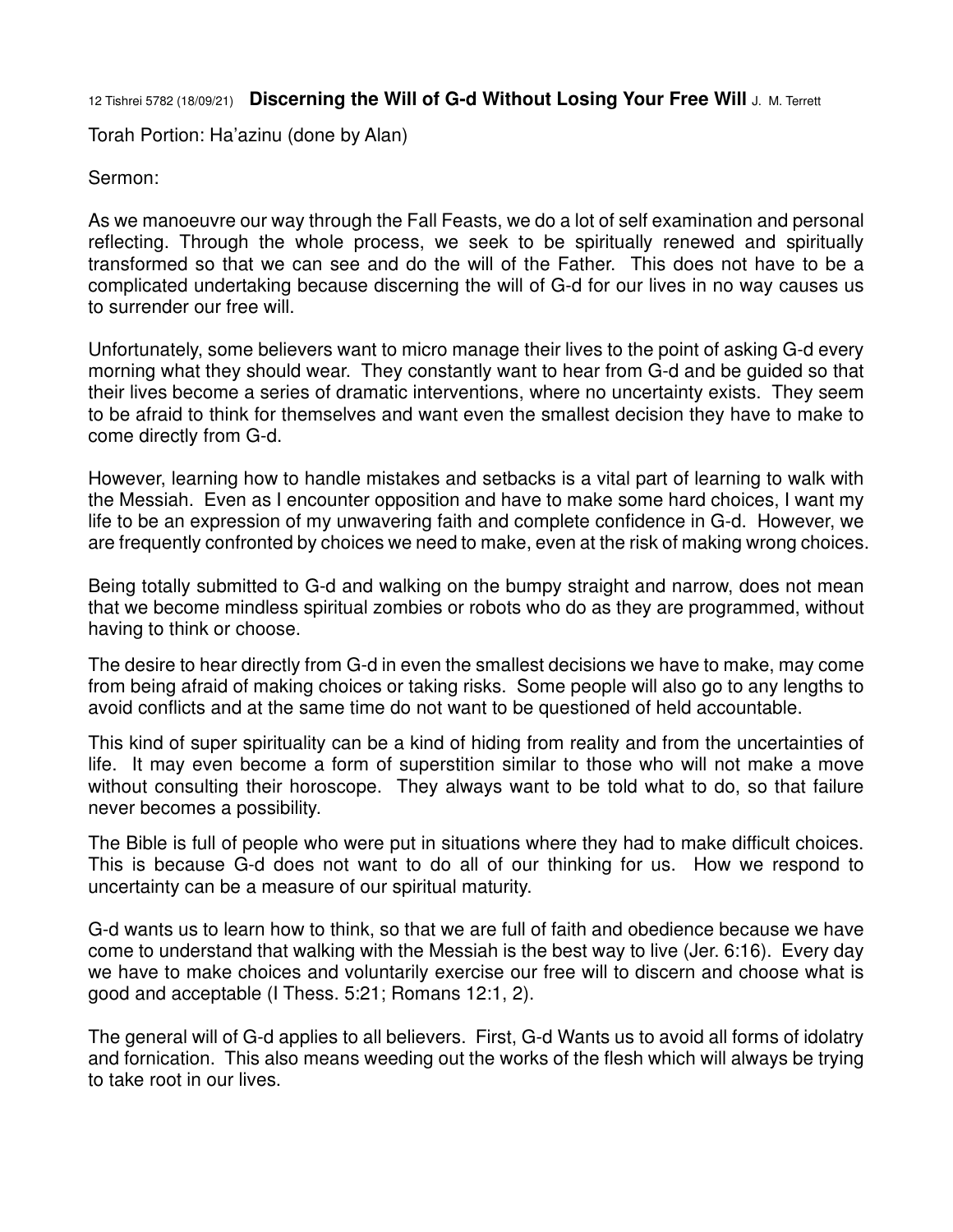Secondly, He wants us to realize that His protection and provision will always be with us, no matter how many deep valleys we have to wade through and no matter how many steep mountains we have to scale.

He also wants us to study His Word, so that we can learn to apply its principles in our lives. Finally, He wants us to learn to submit everything to Him in prayer, so that He can guide us in the decisions we have to make. Part of prayer will always involve praise and thanks giving for the goodness of our Messiah.

You see, some 45 years ago, I decided that I wanted to get married. I was just finishing my degree in Education and watched as so many of my friends moved on and settled down. So, I was watching an old movie about a couple which falls in love, despite a lot of drama and so many misunderstandings. They decide to get married. It was a positive movie.

So, during the Ads break, I prayed and said to G-d that I would also like to get married. I was 23 and my spirituality was fairly stable and it was deepening. I wanted someone to share my adventures and all the ups and downs that life always throws our way.

As I was praying, I received the conviction that this was a choice which G-d approved of. He then asked me a question:" Sure thing, but who are you going to marry?". Good question. There were two girls that I knew well enough to marry: Patti and another girl who was a little older than me. Patti and I had just broken up for good for the third time – I have never been someone who is easy to put up with.

So, G-d asked me another question: "which one do you choose?". I thought about it for a while and then said that I choose Patti. As I did, I suddenly panicked and wanted G-d to give me a Bible verse as a confirmation. He told me not to try and "lucky dip" and accept my choice and He would bless it.

The next Sunday, Patti and I were going to introduce two of our friends to a charismatic church we liked. We met at the church and discovered that neither friend would be coming. It was the first time in a long time that I had sat next to her during a service. It felt very good to be in service with her and worship together.

After service, we went out for coffee together. We had a favourite Chinese restaurant we both liked and as we were walking, I proposed. Strangely, she did not seem surprised. The first time she saw me, G-d told her I was the man she was going to marry. She did not tell me this until after we were married. If she had, I would not have gone through it, if I were pressured into it. It never dawned on me that she would refuse and we set about making our plans.

It was the will of G-d for me to choose and I knew that I was choosing well. You see, we have to fulfill the general will of G-d for all believers, but we need to understand that part of this will is learning how to make good choices and to learn to think things through(I Thess. 5:21). As a younger believer, I was quite hyper and just wanted to fill my new life with all the good things of His Word, to make up for the 19 years I had spent stumbling around in the dark. After 49 years as a believer, this is still my main objective. I like to think that I am less hyper and more stable and steady, without having lost any of my zeal and love for G-d's Word.

I have gone through about ten Bibles and the Word remains my primary inspiration and motivation. I was very glad to find someone who shared this passion with me.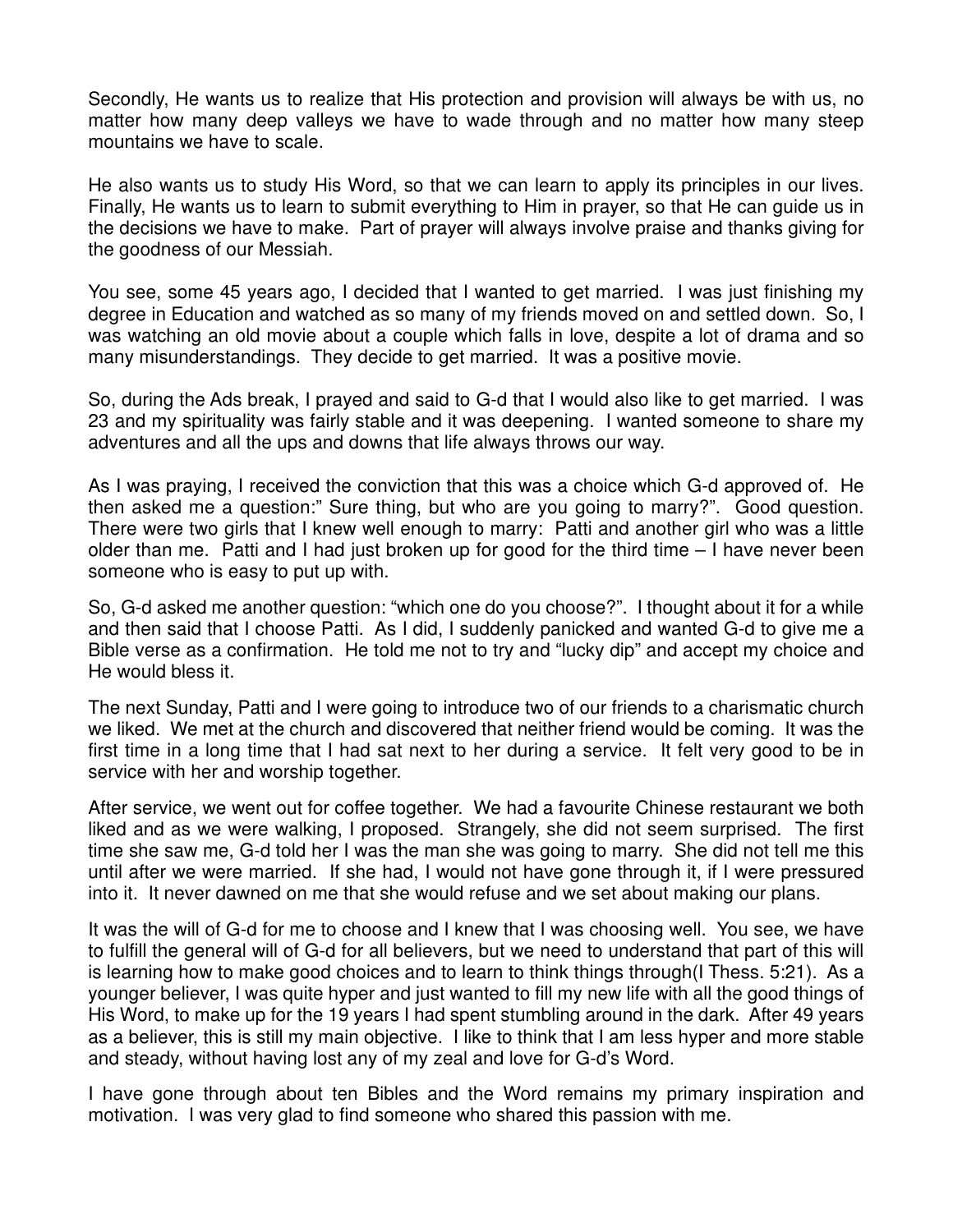I had a lot of brokenness when I came to faith and after all this time, I am still working on some of it. But, I have learned that G-d wants us to choose our way out of darkness and set straight paths, so that our wounded feet could be made stronger and not weaker (Heb. 12:13).

I still always want G-d's approval, but it is not because I am afraid that I would not be able to stand on my own two feet. It is because I want my life to be a joyful expression of my faith and obedience, no matter what trials and tribulations He allows to wander through my life.

There will always be setbacks and betrayals. There will also be many heartbreaks and every kind of persecution and spiritual oppression. But as we apply G-d's Word, prayerfully, these less than happy experiences can become the building blocks of a house built on the rock. Our G-d will always supply you with the materials, but He will not build it for you. Spiritual responsibility means learning how to respond and make choices that will please our Heavenly Father.

It is during times of great trials and much uncertainty that we truly express our faith in our King by the choices we make. To really serve our Messiah you need to develop great courage under fire, even when a strategic retreat is called for. Sustained victory does not come without a battle, or series of battles and we must learn to fight them as we wander through this world on our way to our Father's Home in Glory.

Psalm 23 describes great peace in the midst of great trials and I would say that you cannot have this great peace, without these great trials. Making wise choices in times of uncertainty, is the surest way to ensure the persistent blessing of G-d.

Over the years, I have not always made the best choices, but I have learned that it is more important to make choices for the right reasons than it is to make the right choices. We are always on a spiritual learning curve and we always need to exercise our free will in the service of our Messiah and King.

G-d wants us to be His willing servants who have chosen to serve Him. He never wants us to become slaves who have surrendered their free will and just do what they are told, because their right to choose has been taken from them. In a sense we are His slaves, but it needs to always be because we choose to be and not because we do not have any other options.

He wants us to lead lives defined by the good choices we have made and also by the bad choices we have learned to recover from. This is part of the wonderful tension of earnest prayer, where we seek His face and ask for His guidance. We still have to choose and we still need His wisdom, but He will not always tell us what to do. We have to learn to make wise choices according to the principles of His Word.

I frequently pray for His guidance, both for me, my family and the shul – as well as for friends I am leading to the L-rd. My recovery is still being a little elusive, but I pray for the strength to keep going, because I am not yet ready to lay down my tools and take up endless shuffle board. I will be getting hearing aids soon and my glasses need to be changed, but my joie de vivre has not diminished and I greatly enjoy what I continue to do. There are moments when I would like to smack my life silly and go and live on the Queen Charlotte islands, but G-d has not finished with me yet – and He is not finished with any of you just yet!